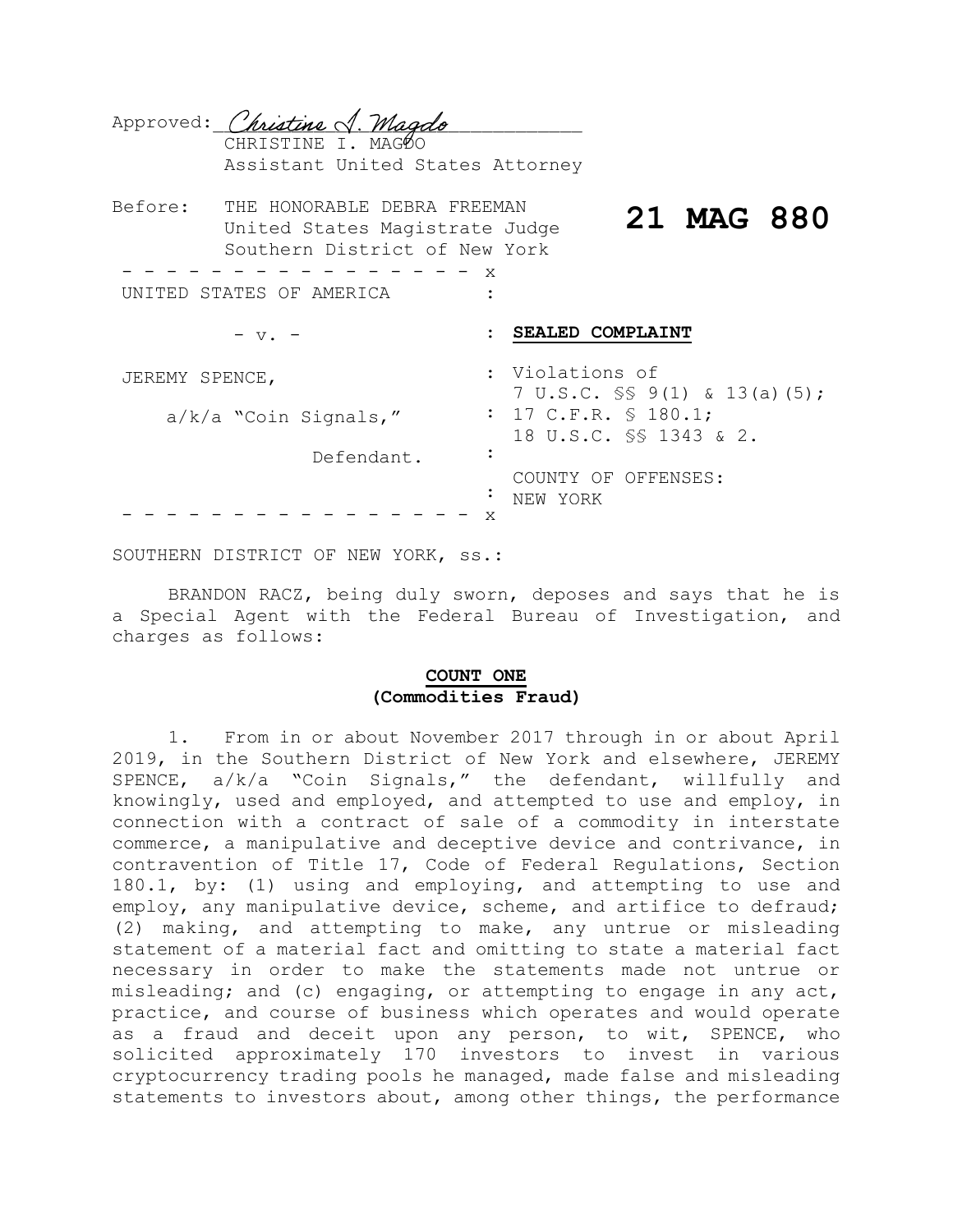of their investments, and utilized new investor funds in a Ponzilike manner to make payments to other investors.

(Title 7, United States Code, Sections  $9(1)$  and  $13(a)(5)$ ; Title 17, Code of Federal Regulations, Section 180.1; Title 18, United States Code, Section 2.)

# **COUNT TWO (Wire Fraud)**

2. From in or about November 2017 through in or about April 2019, in the Southern District of New York and elsewhere, JEREMY SPENCE, a/k/a "Coin Signals," the defendant, willfully and knowingly, having devised and intending to devise a scheme and artifice to defraud, and for obtaining money and property by means of false and fraudulent pretenses, representations, and promises, transmitted and caused to be transmitted by means of wire, radio, and television communications in interstate and foreign commerce, writings, signs, signals, pictures, and sounds for the purpose of executing such scheme and artifice, to wit, SPENCE, who solicited approximately 170 investors to invest in various cryptocurrency trading pools he managed, made false and misleading statements to investors about, among other things, the performance of their investments, and utilized new investor funds in a Ponzi-like manner to make payments to other investors.

(Title 18, United States Code, Sections 1343 and 2.)

The bases for my knowledge and for the foregoing charges are, in part, as follows:

3. I have been a Special Agent with the FBI for approximately five years. I am currently assigned to a squad that investigates white collar crimes, including complex financial and securities and commodities fraud crimes. I have participated in investigations of such offenses, and have made and participated in arrests of individuals who have committed such offenses.

4. The information contained in the Complaint is based upon my personal knowledge, as well as information obtained during this investigation, directly or indirectly, from other sources, including, but not limited to: (a) trading records, bank records, telephone records, and records of electronic communications, including text messages and messages over other online messaging applications; (b) publicly available information; (c) conversations with, and reports of interviews with, non-law enforcement witnesses; and (d) conversations with other agents and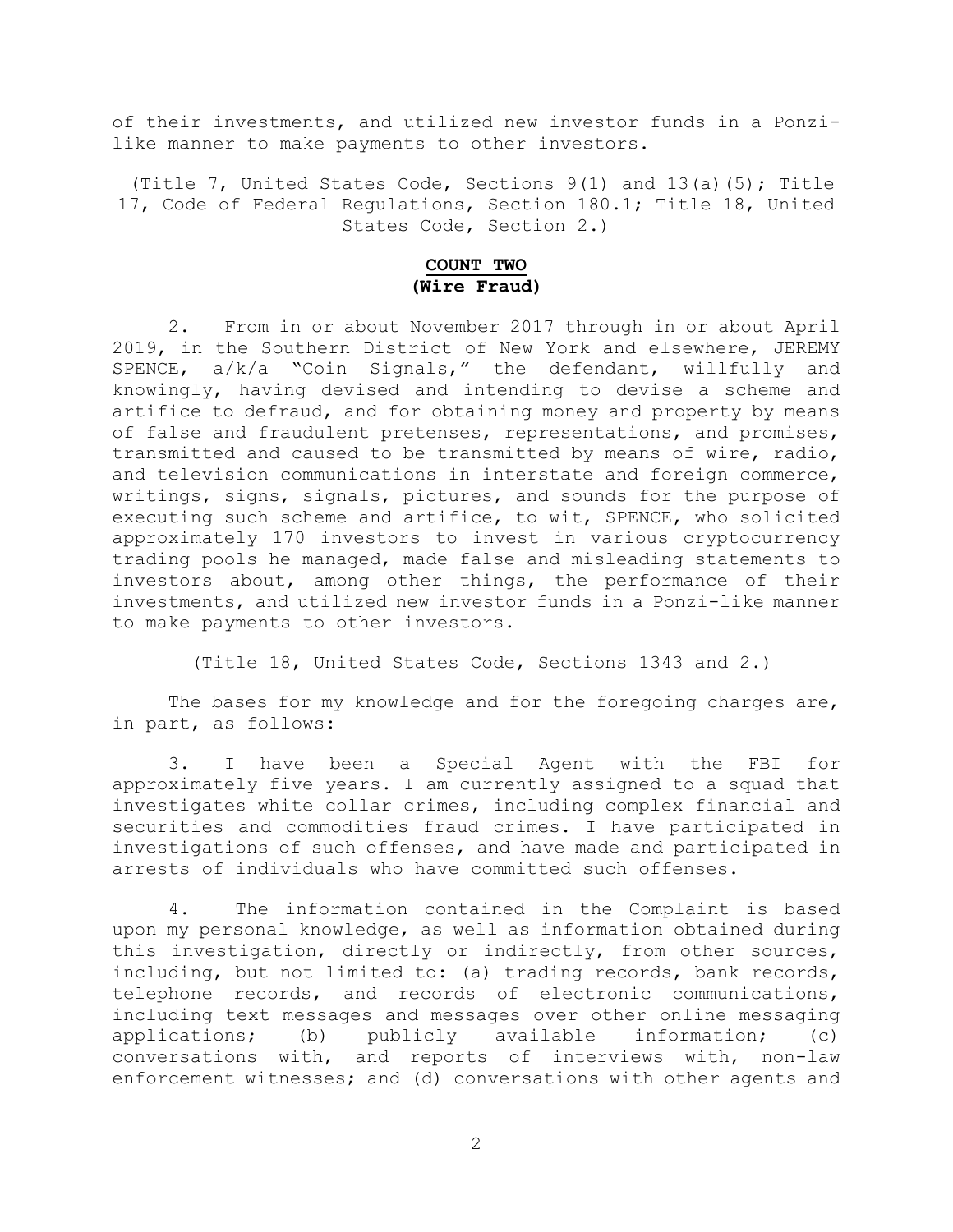with employees of the United States Commodity Futures Trading Commission.

5. Because this Complaint is being submitted for the limited purpose of establishing probable cause, it does not include all the facts that I have learned during the course of my investigation. Where the contents of documents and the actions and statements of and conversations with others are reported herein, they are reported in substance and in part. Where figures, calculations, and dates are set forth herein, they are approximate, unless stated otherwise.

#### **Background on Cryptocurrency**

6. Cryptocurrencies such as Bitcoin (BTC) and Ethereum (ETH) are decentralized, peer-to-peer forms of electronic currency. Cryptocurrency is a digital representation of value that can be digitally traded and functions as (1) a medium of exchange; (2) a unit of account; and/or (3) a store of value, but does not have legal tender status. Unlike "fiat currency," like the U.S. dollar and the Euro, cryptocurrency is not issued by any governmental entity and functions only by agreement within the community of users of that particular currency.

7. Cryptocurrencies are held by their owners in electronic "wallets." These wallets have unique addresses, which are designated by a string of letters and numbers. Only an individual who possesses the unique "private key" associated with a wallet's address can access the cryptocurrency in that wallet. However, any individual can send cryptocurrency to any wallet.

8. Under Title 7, United States Code, Section 1a(9), a "commodity" includes "all other goods and articles . . . and all services, rights, and interests . . . in which contracts for future delivery are presently or in the future dealt in." This includes virtual currencies such as Bitcoin and Ethereum.

#### **Relevant Persons and Entities**

9. Based on my participation in this investigation, I have learned the following, in substance and in part:

a. In or about 2017, JEREMY SPENCE, a/k/a "Coin Signals," the defendant, created an online persona, including through the use of the social networking and micro-blogging website Twitter and through messages sent using communication applications ("apps") such as Discord. Using the moniker "Coin Signals," SPENCE held himself out as a successful cryptocurrency trader offering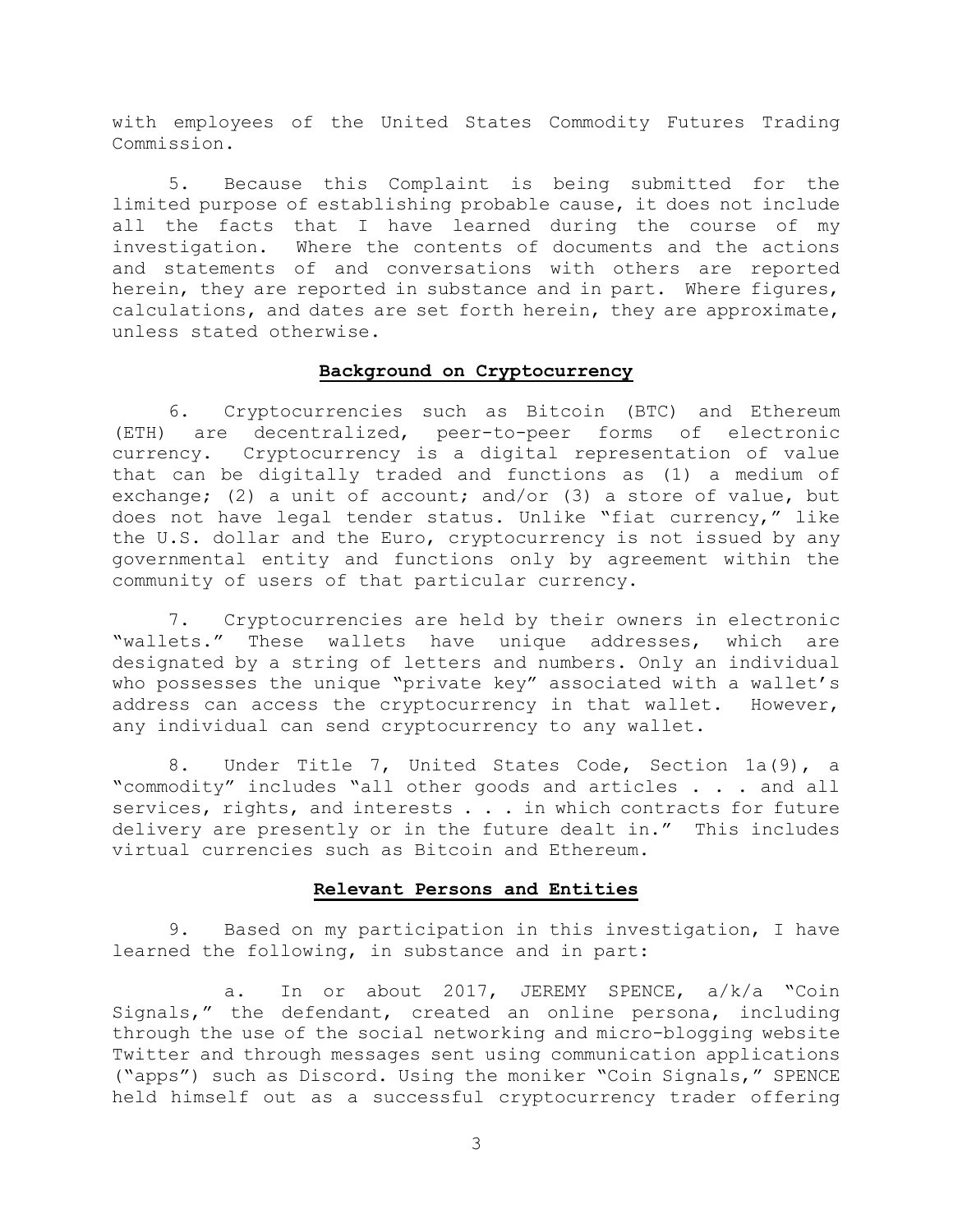investing tips and trade "signals." Based on my training and experience, and my review of SPENCE's communications, a "signal" is a recommendation for an investor to buy or sell a particular asset. The information that SPENCE posted to Twitter was available to the public, whereas his Discord messages were available only to an invitation-only online group, whose members usually paid a membership fee to SPENCE.

b. At all times relevant to this Complaint, SPENCE resided in New York, New York.

# **Overview of the Fraudulent Scheme**

10. From in or about November 2017 through in or about April 2019, JEREMY SPENCE, a/k/a "Coin Signals," the defendant, created and managed several cryptocurrency investment pools, for which he solicited cryptocurrency worth, in aggregate, more than approximately \$5.37 million at the time, from more than 170 individual investors. SPENCE solicited these investments through false representations, including, among others, that SPENCE's crypto trading had been extremely profitable. In truth and in fact, SPENCE's trading had been consistently unprofitable.

11. To forestall redemptions by investors, and to continue to raise money from investors to fund his scheme, JEREMY SPENCE, a/k/a "Coin Signals," the defendant, generated fictitious account balances, which he made available to investors online. Instead of accurately reporting the trading losses SPENCE was incurring, the account balances falsely indicated to investors that they were making money by investing with SPENCE.

12. From in or about November 2017 through in or about April 2019, to hide his trading losses, JEREMY SPENCE, a/k/a "Coin Signals," the defendant, used new investor funds to pay back other investors in a Ponzi-like fashion. In total, SPENCE distributed cryptocurrency worth at least approximately \$2 million to investors substantially from funds previously deposited by other investors.

### **SPENCE Solicits Investments in his Cryptocurrency Funds**

13. Based on my participation in interviews of investors and associates of JEREMY SPENCE, a/k/a "Coin Signals," the defendant, and my review of communications and other information provided by these investors and associates, I have learned the following, in substance and in part: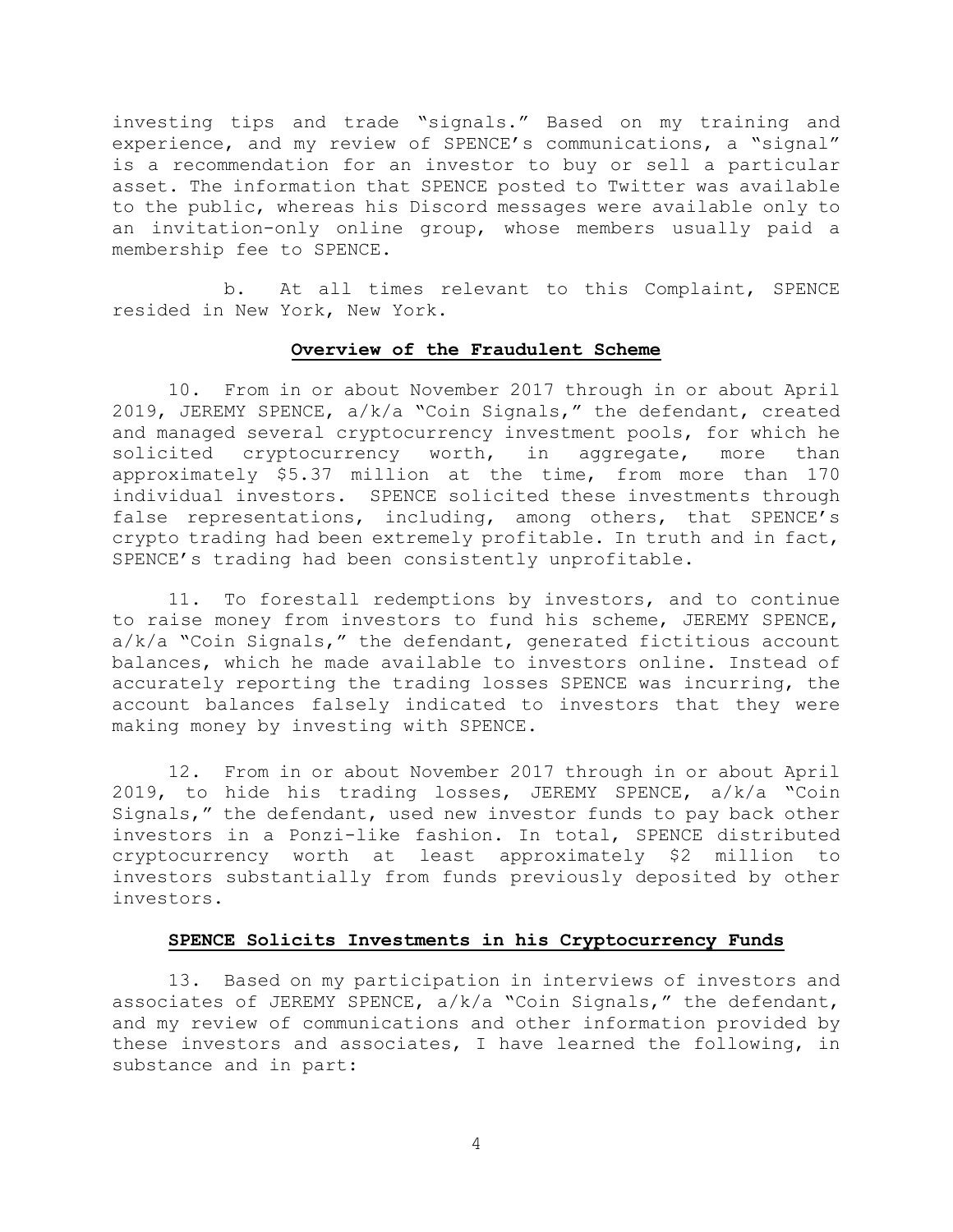a. From at least in or about November 2017 through at least in or about April 2019, while located in the Southern District of New York, through his Twitter account and Discord chat groups, SPENCE solicited investors in various cryptocurrency investment pools that SPENCE managed (the "Funds"). SPENCE solicited investments for several Funds, the largest and most active of which were the Coin Signals Bitmex Fund, a/k/a the "CS Mex Fund," the Coin Signals Alternative Fund, a/k/a the "CS Alt Fund," and the Coin Signals Long Term Fund. Investors who wanted to participate in a Fund would transfer cryptocurrency, such as Bitcoin and Ethereum, to SPENCE through means of the internet, in order for SPENCE to invest it. Most of the investors in the Funds were individual, retail customers.

b. With respect to the CS Mex Fund, SPENCE represented to investors that he would invest using an online trading platform called Bitmex, which operated outside of the United States. According to its website, Bitmex offered a Bitcoin investment vehicle called a "perpetual contract," which it described as "a derivative product that is similar to a traditional futures contract" but which has "no expiry or settlement" date. The Bitmex website further stated that a perpetual contract "is aimed at replicating the underlying spot market but with enhanced leverage."

c. With respect to the CS Alt Fund, SPENCE represented to investors that he would invest in lesser-known cryptocurrencies, such as Ven, Viacoin, and ARK.

d. For each Fund, including the CS Mex Fund, SPENCE, or individuals acting at his direction (the "Administrators"), created and managed chat rooms on Discord through which SPENCE and the Administrators communicated with investors. At SPENCE's direction, the Administrators performed tasks such as updating investor account balances.

e. SPENCE represented to investors that his trading in the Funds was executed in "rounds," the average length of which was approximately 8 days. For instance, for the CS Mex Fund, there were a total of 37 rounds in which investors could participate. At the end of each round, SPENCE explained that he exited all of his positions. SPENCE further represented to investors that this pattern of trading in rounds minimized the downside risk of investing in the Funds.

f. At the end of each round, SPENCE reported to the Administrators what SPENCE claimed was an overall percentage gain or loss for each Fund. The Administrators then entered the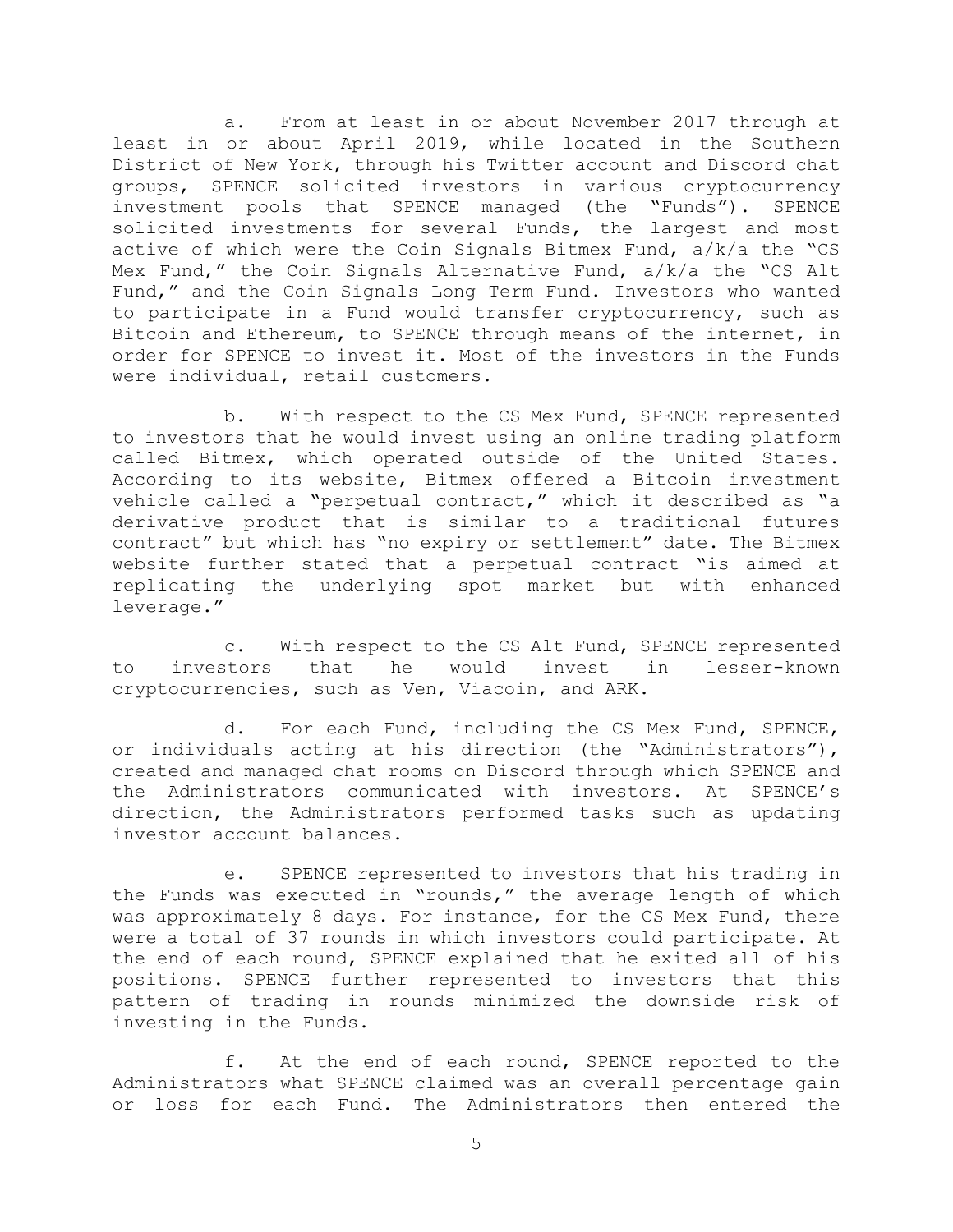percentages that were communicated by SPENCE into a computer program (a "bot") that used the percentages to calculate each customer's account balance. Investors could request their account balance by querying the bot, and the bot would display their alleged account balances.

### **SPENCE Makes Materially False Statements Regarding the Profitability of the Funds**

14. Based on my participation in interviews of investors and associates of JEREMY SPENCE, a/k/a "Coin Signals," the defendant, my review of records provided in connection with these interviews, and my review of trading records, I have learned the following, in substance and in part:

a. From at least in or about November 2017 through at least in or about April 2019, SPENCE represented to investors and the Administrators that SPENCE's trading in the Funds consistently resulted in outsized returns. Based on SPENCE's false and misleading representations regarding his profitable trading in the Funds, investors transferred additional assets into the Funds.

b. For example, on or about January 28, 2018, SPENCE posted a message in a Discord chat group falsely claiming that his trading of investor funds over the past month had generated a return of more than 148%. As a result of this misrepresentation, investors transferred additional funds to SPENCE. In truth and in fact, over that same period of approximately one month, SPENCE's trading resulted in net losses in the accounts in which he traded investor funds.

# **As a Result of SPENCE's Misrepresentations Regarding the Profitability of the Funds, Investor-1 Invests More Bitcoin with SPENCE**

15. Based on my participation in interviews of two victim investors ("Investor-1" and "Investor-2"), my review of communications among JEREMY SPENCE, a/k/a "Coin Signals," the defendant, Investor-1, Investor-2, and others, and my review of trading records, I have learned the following, in substance and in part:

a. On or about May 13, 2018, SPENCE sent an email to Investor-2, attaching a chart that reflected a cumulative return in the CS Mex Fund of approximately 480% from January 18, 2018 through May 13, 2018. After receiving the email from SPENCE, Investor-2 conveyed, in sum and substance, the returns reflected in the chart to Investor-1. However, in truth and in fact, from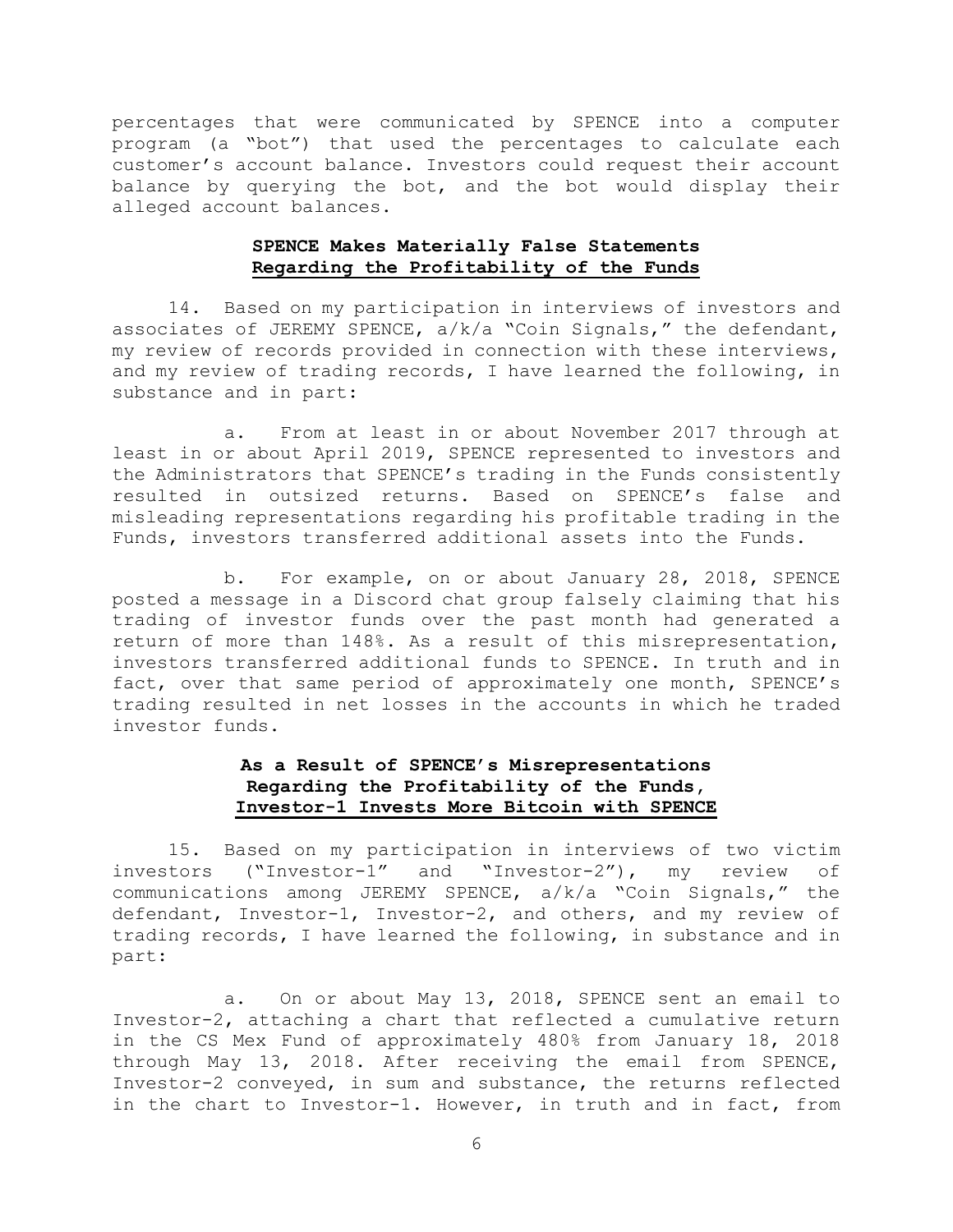its inception on or about November 22, 2017 through on or about May 10, 2018, the CS Mex Fund incurred losses, not gains.

b. Based on SPENCE's false representations about his profitable trading in the CS Mex Fund, Investor-1 made two investments. First, on or about July 17, 2018, Investor-1 invested approximately 36.8 BTC, which was worth approximately \$259,000 at the time, in the CS Mex Fund. Second, on or about July 30, 2018, Investor-1 made an additional investment of approximately 18.7 BTC, which was worth approximately \$150,000 at the time, in the CS Mex Fund.

c. In connection with his investments on or about July 17, 2018 and July 30, 2018, Investor-1 entered into contracts with SPENCE, which stated, in relevant part, that SPENCE "commits that all provided funds will be traded with the goal of increasing the amount of Bitcoin and will be done so in the best interest of the investor."

d. On or about September 12, 2018, Investor-1 queried the bot for the balance in Investor-1's CS Mex Fund account. On or about the same day, the bot, which had been programmed with percentages of profit and loss provided by SPENCE to the Administrators, reported to Investor-1 an overall profit of approximately 4.0 BTC and a total account balance of approximately 59.5 BTC. However, in truth and in fact, from on or about July 17, 2018 through on or about September 12, 2018, SPENCE's trading in the CS Mex Fund had resulted in a net loss in the Fund of approximately 92.4 BTC.

e. On or about September 29, 2018, the bot reported to Investor-1 a cumulative profit of approximately 6.9 BTC, which represented approximately 12.37% total return on Investor-1's investment. However, in truth and in fact, from on or about September 13, 2018 through on or about September 28, 2018, SPENCE's trading in the CS Mex Fund resulted in a net loss in the Fund of approximately 10.1 BTC.

f. On or about October 1, 2018, SPENCE posted a message in a Discord chat group claiming that the CS Mex Fund contained 1,300 BTC, which was the equivalent of approximately \$8 million dollars at the time. However, in truth and in fact, the CS Mex Fund contained approximately 2.1 BTC, which was the equivalent of approximately \$14,000 at the time.

g. On or about October 2, 2018, based on the purported positive trading results SPENCE caused the bot to report to Investor-1 on or about September 12, 2018 and September 29, 2018,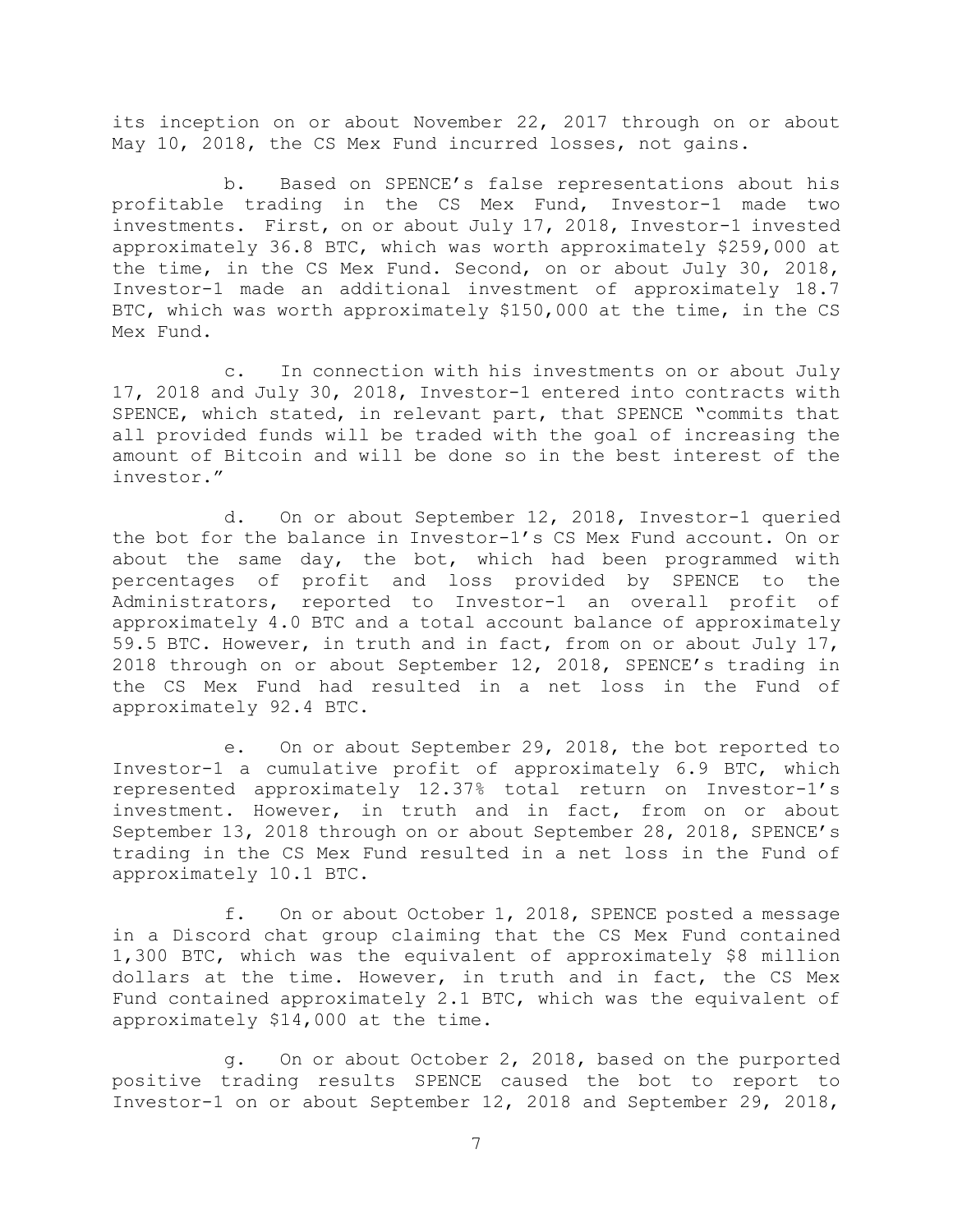Investor-1 invested an additional approximately 60.6 BTC, which was worth approximately \$400,000 at the time, in the CS Mex Fund. In connection with the October 2, 2018 investment, Investor-1 and SPENCE again entered into a contract which stated, in relevant part, that SPENCE "commits that all provided funds will be traded with the goal of increasing the amount of Bitcoin and will be done so in the best interest of the investor."

### **SPENCE Uses Bitcoin from Investor-1 and Others to Pay Back Other Investors in a Ponzi-like Manner**

16. Based on my review of trading records and bank account records, I have learned the following, in substance and in part:

a. From in or about November 2017 through in or about April 2019, to hide his trading losses, JEREMY SPENCE, a/k/a "Coin Signals," the defendant, used new investor funds to pay back other investors in a Ponzi-like fashion.

b. For example, on or about October 2, 2018, on or about the same day on which SPENCE received 60.6 BTC from Investor-1, as described above, SPENCE used Investor-1's investment to repay a total of approximately 40 BTC to approximately six earlier investors. On or about October 1, 2018, prior to the addition of Investor-1's 60.6 BTC on October 2, 2018, the CS Mex Fund contained only approximately 2.1 BTC.

c. In total, from in or about November 2017 through in or about April 2019, SPENCE made payments of at least approximately 289 BTC, worth approximately \$2.14 million at the time the payments were made, and at least approximately 31.4 ETH, worth approximately \$18,000 at the time the payments were made, to investors substantially from cryptocurrency previously deposited by other investors.

#### **SPENCE Makes False Statements to Forestall Redemptions**

17. Based on my review of records provided by exchanges, including trading records and customer correspondence, my participation in interviews with representatives of the same exchanges, and communications among JEREMY SPENCE, a/k/a "Coin Signals," the defendant, and the Fund investors and Administrators, I have learned the following, in substance and in part:

a. In or about late September 2018, certain investors began to request withdrawals or refunds from their accounts. However, by late September 2018, SPENCE had lost nearly all of his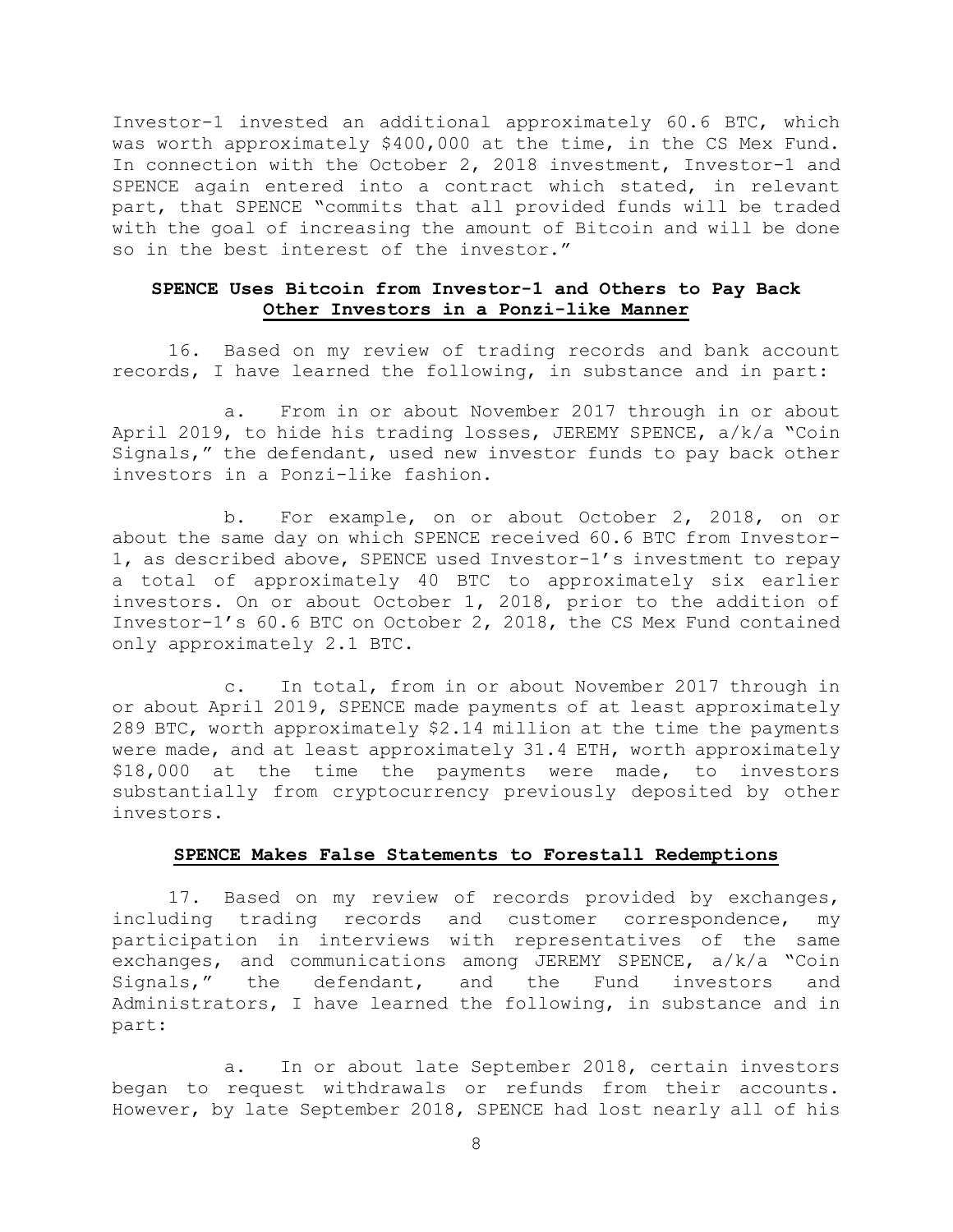investors' cryptocurrency and could not honor those withdrawal or refund requests.

b. On or about October 15, 2018, in order to forestall detection of his fraudulent scheme, SPENCE falsely told investors that his computer had been hacked, and that approximately 40 BTC had been stolen from the Funds. To reassure investors, SPENCE falsely represented that SPENCE possessed sufficient assets to repay the investors, and attributed the delay in processing their withdrawal requests to enhanced security measures that SPENCE had implemented after the hack. On or about November 28, 2018, SPENCE falsely announced to investors that "[t]he hack that happened 2 months ago ... was not 40 BTCs, it was actually 150 BTCs."

c. To the best of my knowledge, there is no evidence that, in or about September and October 2018, either 40 or 150 BTC were stolen from any account controlled by SPENCE.

# **SPENCE Provides Falsified Records Regarding the Balance of the CS Mex Fund to the Administrators**

18. Based on my participation in interviews of Administrators, and my review of communications among Administrators, JEREMY SPENCE, a/k/a "Coin Signals," the defendant, and others, and my review of trading records, I have learned the following, in substance and in part:

a. On or about November 4, 2018, in order to reassure investors, SPENCE falsely represented via a Discord message to investors that the CS Mex Fund had increased in value by almost 500 BTC since inception. In truth and in fact, from inception through November 4, 2018, the CS Mex Fund had net trading losses of approximately 230 BTC.

b. On or about November 16, 2018, as investors continued to express concerns about their Fund investments, SPENCE provided the Administrators with video recordings purportedly showing SPENCE accessing his Bitmex accounts, which supposedly contained the assets of the CS Mex Fund. The videos displayed a total combined balance for SPENCE's Bitmex accounts of approximately 982 BTC. Thereafter, the Administrators informed the investors that the Administrators had seen proof that SPENCE had sufficient funds to repay all the investors.

c. On or about November 20, 2018, after the Administrators requested additional proof of SPENCE's assets, SPENCE provided the Administrators with what appeared to be proof of a balance of approximately 1,000 BTC in SPENCE's Bitmex

9